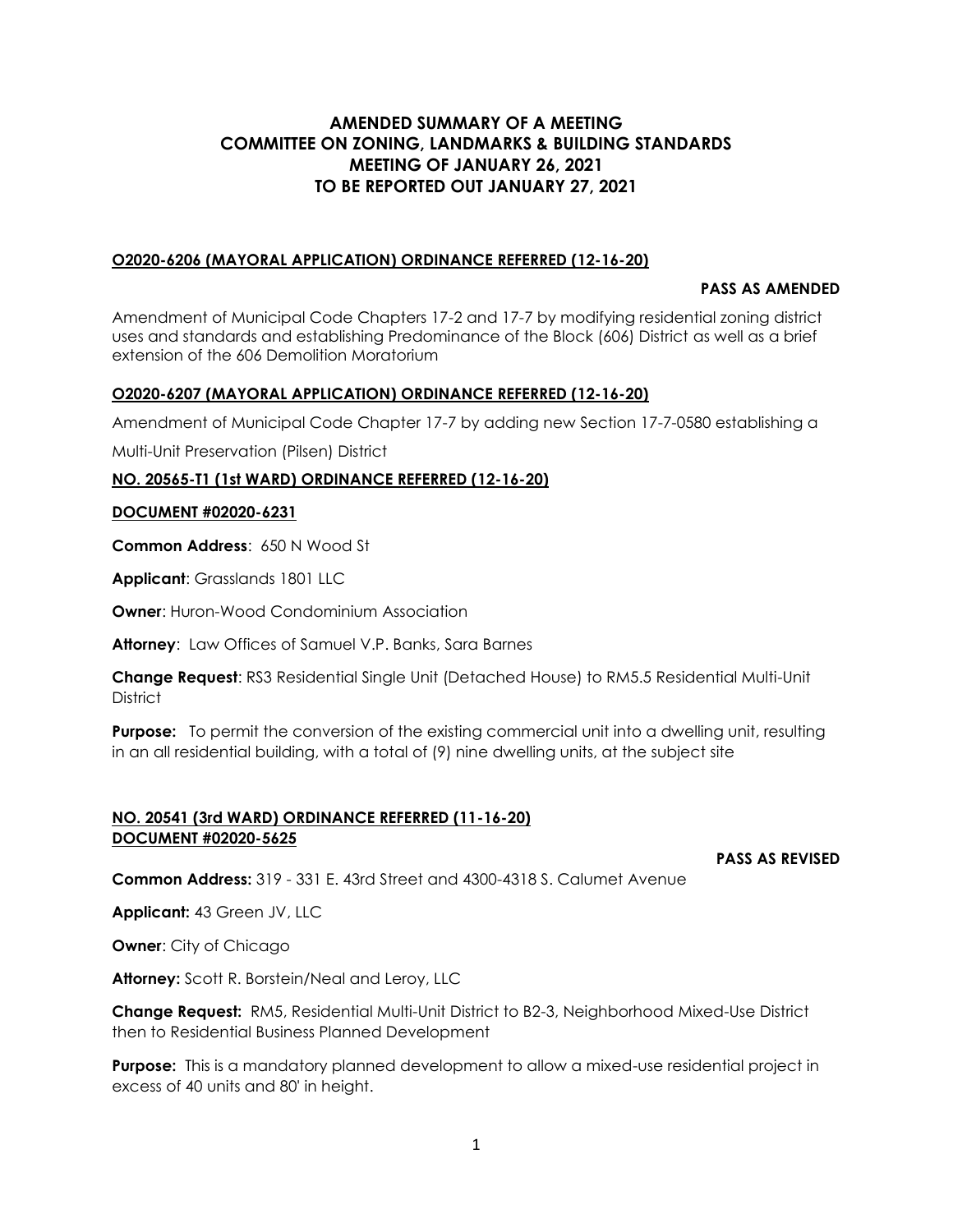## **NO. 20578 (8th WARD) ORDINANCE REFERRED (12-16-20)**

#### **DOCUMENT #02020-6209**

**Common Address**: 1503 E 74th Place

**Applicant**: Chicago Land Title and Trust Company ATUT #8002383076

**Owner**: Chicago Land Title and Trust Company ATUT #8002383076

**Attorney**: Mark Kupiec

**Change Request**: RS3 Residential Single Unit (Detached House) to RT-4 Residential Two Flat, Townhouse and Multi-Unit District

**Purpose:** To comply with the minimum lot area per dwelling unit requirements of the ordinance in order to establish one additional dwelling unit within the existing building for a total of 3 dwelling units

## **NO. 20554T1 (12th WARD) ORDINANCE REFERRED (11-16-20) DOCUMENT #02020-5693**

**Common Address**: 3723-53 S. Archer Ave./3728- 3904 S. Western Ave.

**Applicant**: 3798 S Western, LLC

**Owner:** Vereit Real Estate, L.P.

**Attorney**: Rolando Acosta

**Change Request**: M2-2, Light Industry District C1-1 Neighborhood Commercial District

**Purpose**: To allow for the construction of two new, one-story commercial buildings.

## **NO. 20584-T1 (12th WARD) ORDINANCE REFERRED (12-16-20)**

## **DOCUMENT #02020-6218**

**Common Address**: 2401 S Homan Ave; 3349-59 W 24th St

**Applicant**: 2401 H Buyers LLC

**Owner**: 2401 H Buyers LLC

**Attorney**: Rolando Acosta

**Change Request**: RT4 Residential Two-Flat, Townhouse and Multi-Unit District to RM5.5 Residential Multi-Unit District

**Purpose:** To add four dwelling units to the existing building for a total of eight dwelling units on the property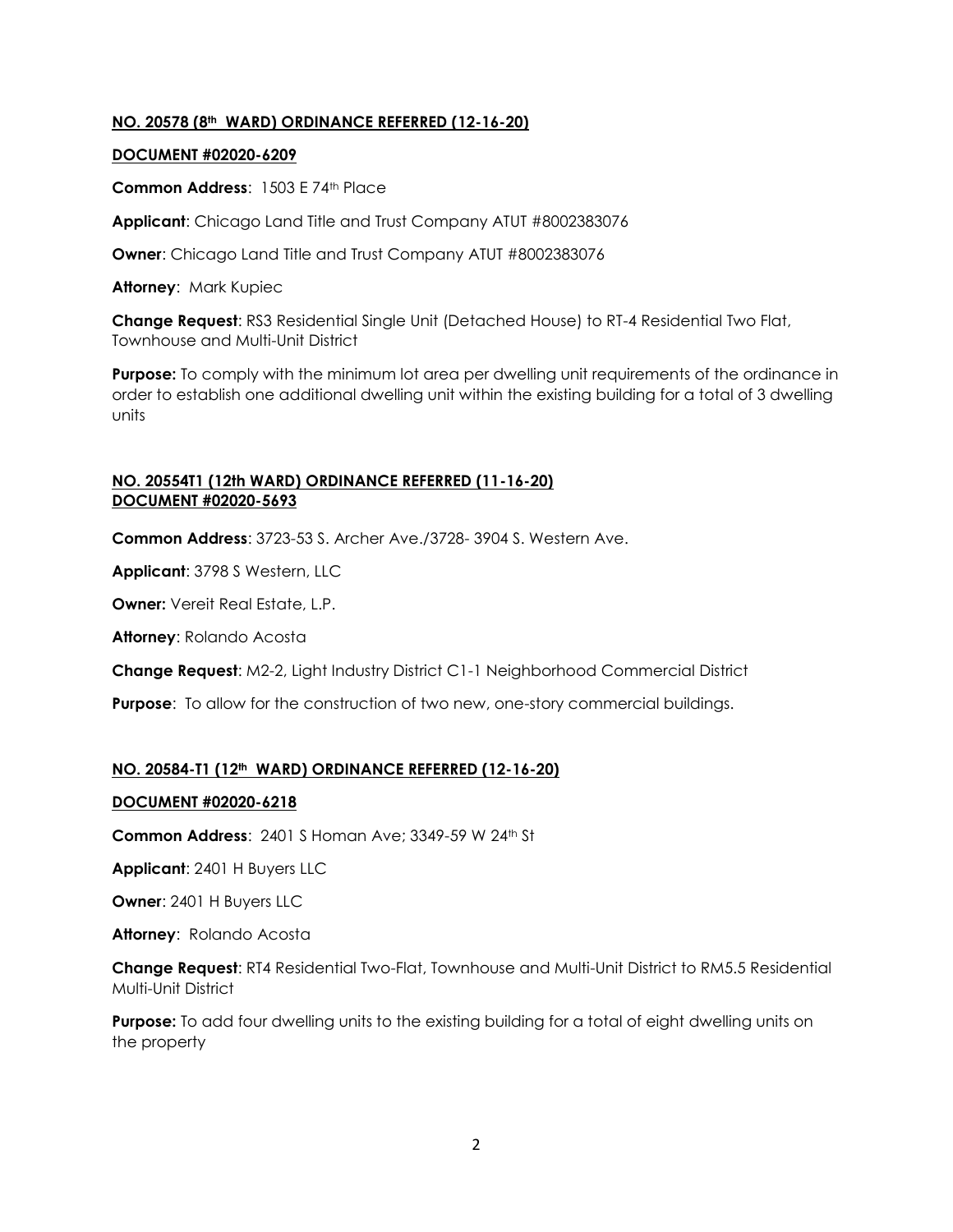## **NO. 20577-T1 (12th WARD) ORDINANCE REFERRED (12-16-20)**

## **DOCUMENT #02020-6208**

**Common Address**: 3300 W Pershing Road; 3846-58 S Spaulding Ave

**Applicant**: 3300 W Pershing LLC

**Owner**: 3300 W Pershing LLC

**Attorney**: Rolando Acosta

**Change Request**: RS3 Residential Single Unit (Detached House) to RM6 Residential Multi-Unit **District** 

**Purpose:** To add three dwelling units to the existing building for a total of ten dwelling units on the property

## **NO. 20579-T1 (15th WARD) ORDINANCE REFERRED (12-16-20)**

## **DOCUMENT #02020-6210**

**Common Address**: 4834 S Oakley Ave

**Applicant**: South Oakley Venture LLC

**Owner: South Oakley Venture LLC** 

**Attorney**: Mitchell Weinstein

**Change Request:** M2-2 Light Industry District to C3-2 Commercial, Manufacturing and Employment District

**Purpose:** Change of use to Commercial Art Studio

## **NO. 20567 (17th WARD) ORDINANCE REFERRED (12-16-20)**

## **DOCUMENT #02020-6241**

**Common Address**: 6430 S Richmond St

**Applicant**: Michelle Alexander Investments LLC

**Owner**: Michelle Alexander Investments LLC

## **Attorney**:

**Change Request:** RS3 Residential Single Unit (Detached House) to RT-4 Residential Two Flat, Townhouse and Multi-Unit District

**Purpose:** In order to meet bulk requirements and density to allow the conversion of the basement level into two additional dwelling units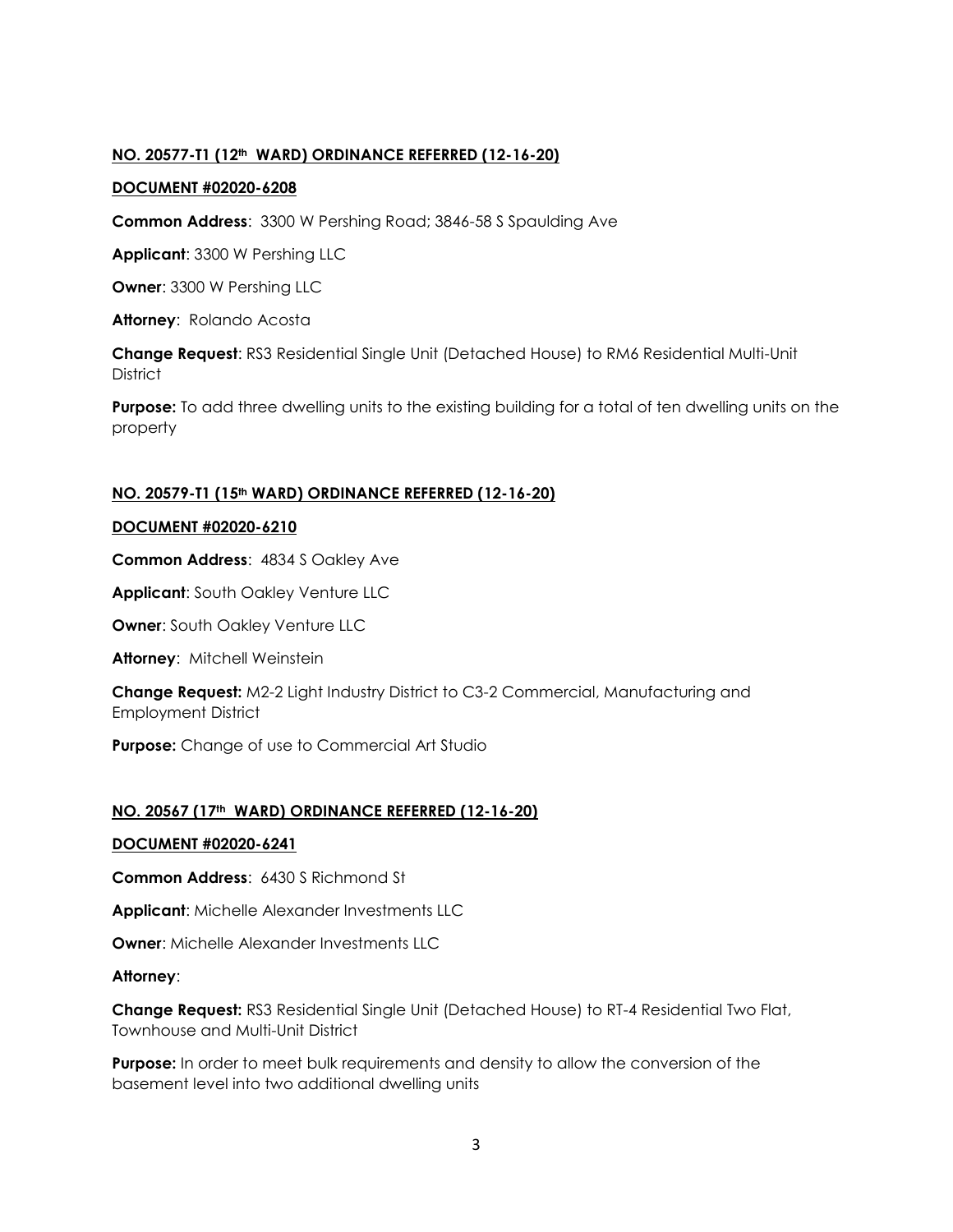# **NO. 20547 (22nd WARD) ORDINANCE REFERRED (11-16-20) DOCUMENT #02020-5654**

#### **PASS AS AMENDED**

**Common Address**: 3925 W. 31st Street

**Applicant**: NAS CORPORATION

**Owner**: NAS CORPORATION

**Attorney**: Law Office of Mark J. Kupiec & Assoc.

**Change Request:** B3-1, Community Shopping District to B3-5, Community Shopping District

**Purpose**: To comply with the parking requirement and the maximum floor area ratio requirement; to build a 2nd story addition to the existing building and to establish medical services.

# **NO. 20566 (26th WARD) ORDINANCE REFERRED (12-16-20)**

## **DOCUMENT #02020-6230**

**Common Address**: 1000-1002 N California Ave

**Applicant**: Gino Battaglia

**Owner**: Gino Battaglia

**Attorney**: Dean Maragos

**Change Request:** B3-2 Community Shopping District to C1-2 Neighborhood Commercial District

**Purpose:** To establish a tavern, on the ground floor and seek a variation for public place of amusement for live entertainment within 125 feet of a RS-3 Zone

## **NO. 20580 (27th WARD) ORDINANCE REFERRED (12-16-20)**

## **DOCUMENT #02020-6212**

**Common Address**: 3323-3369 W Grand Ave

**Applicant**: The Grand Augusta LLC

**Owner:** The Grand Augusta LLC

**Attorney**: Jack Parrino/ Bernie Citron

**Change Request:** B2-3 Neighborhood Shopping District to M1-1 Limited Manufacturing District

**Purpose:** To construct a commercial building for the operation of a car wash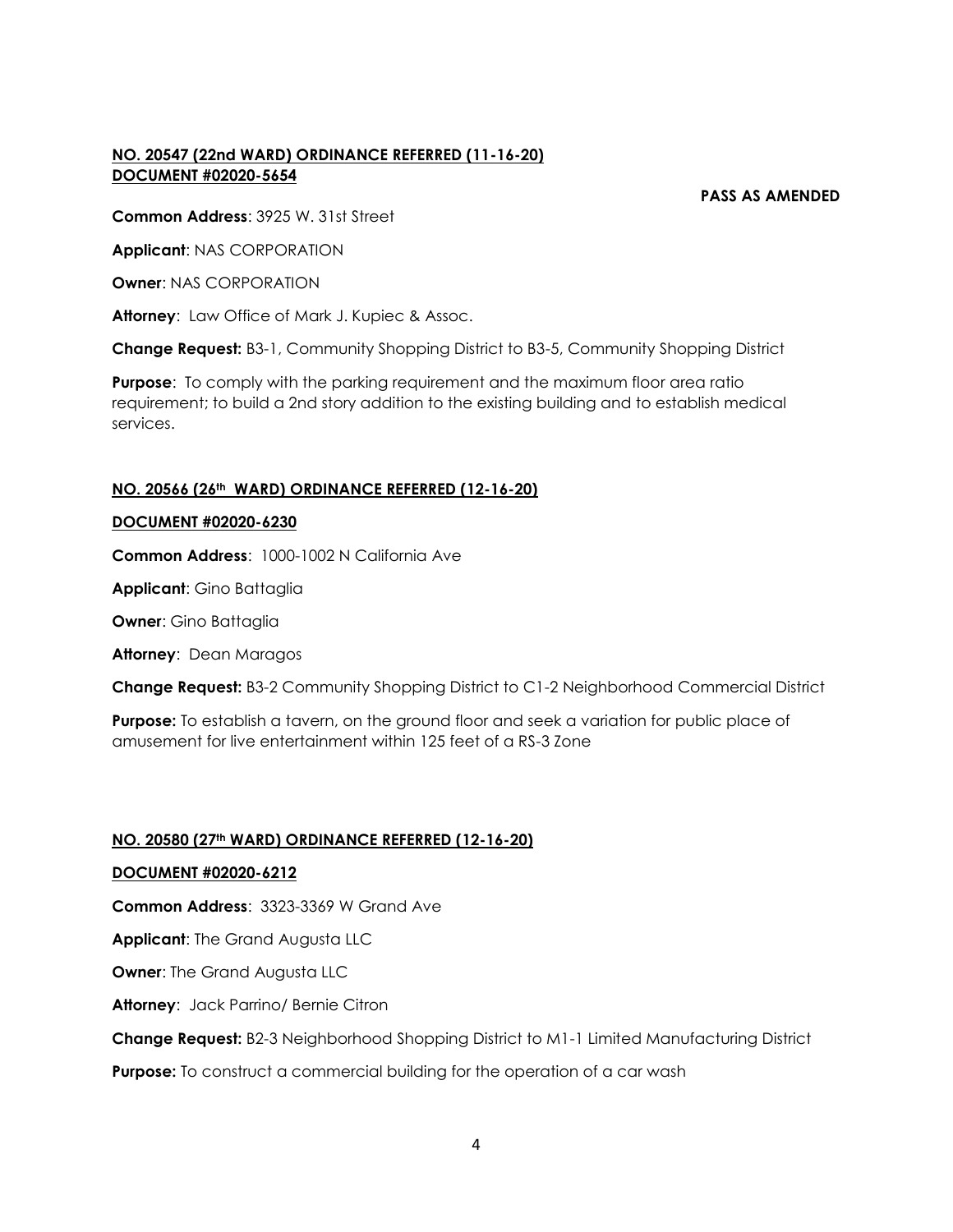## **NO. 20478 (27th WARD) ORDINANCE REFERRED (9-9-20) DOCUMENT #02020-4562**

#### **PASS AS REVISED**

**Common Address:** 1330-1364 W Washington/100-138 N Ada/1349-1389 W Randolph Street

**Applicant**: Chicago Title Land Trust Co Trust 15408 & Chicago Journeymen Plumbers Local 130, UA

**Owner**: Chicago Title Land Trust Co Trust 15408 & Chicago Journeymen Plumbers Local 130, UA

**Attorney**: William Banks, Schain Banks

**Change Request:** C1-3, Neighborhood Commercial District to DX-3, Downtown Mixed-Use District and then to a Planned Development

**Purpose:** To create a planned development. Sub Area A is a 502 space parking garage that will be 85' in height, 272,318 SF with 14,726 SF commercial space on the ground floor. Sub Area B will require a separate amendment to the Planned Development for any future development. Sub Area C is existing and will remain with no changes.

# **NO. 20479 (27th WARD) ORDINANCE REFERRED (9-9-20) DOCUMENT #02020-4578**

#### **PASS AS REVISED**

**Common Address**: 1465-1483 N Kingsbury St/835-919 W Blackhawk St/1450-1472 N Dayton St

**Applicant**: The Shops at Big Deahl, LLC

**Owner**: The Shops at Big Deahl, LLC

**Attorney**: Katriina S. McGuire – Thompson Coburn LLP

**Change Request**: Business Planned Development #1292 (C3-5, Commercial, Manufacturing & Employment District) to C2-5, Motor Vehicle-Related Commercial District to Residential Business Planned Development #1292, as amended

**Purpose:** The PD will be amened to permit multi-family dwelling units in 3 mixed use structures, open space and a sports/recreation facility.

#### **NO. 20492T1 (27th WARD) ORDINANCE REFERRED (9-9-20) DOCUMENT #02020-4566**

#### **PASS AS REVISED**

**Common Address:** 1352 West Lake Street

**Applicant:** 1352 W. Lake Restaurant, LLC

**Owner:** Randolph RR, LLC; Randolph MT, LLC; Randolph DF, LLC; Randolph GN, LLC; Randolph BT, LLC; 1352 W. Lake Street GF, LLC

**Attorney:** Thomas R. Raines

**Change Request:** M2-3, Light Industry District to DS-3, Downtown Service District

**Purpose:** Conversion of building to an eating & drinking establishment – General Restaurant with an outdoor patio at grade.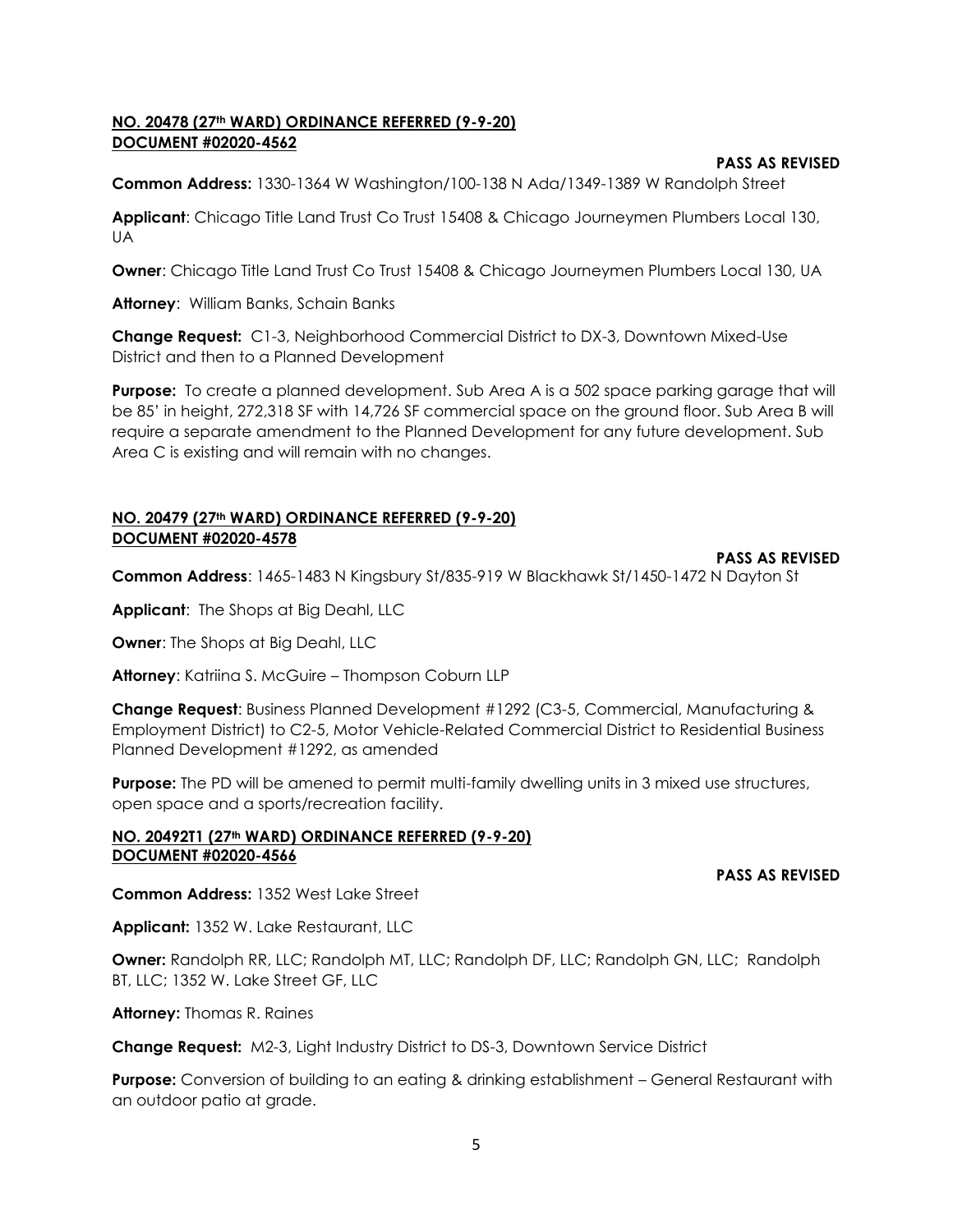## **NO. 20543 (27th WARD) ORDINANCE REFERRED (11-16-20) DOCUMENT #02020-5629**

## **PASS AS REVISED AND AS AMENDED**

**Common Address:** 311-15 N. Sangamon St./901-25 W. Wayman St./310-314 N. Peoria St.

**Applicant**: MRR 311 N. Sangamon, LLC

**Owner**: MRR 311 N. Sangamon, LLC and MRR Palmer Square, LLC

**Attorney:** Michael Ezgur

**Change Request:** DX-3, Downtown Mixed-Use District and C1-1, Neighborhood Commercial District to DX-5, Downtown Mixed-Use District then to Business Planned Development

**Purpose**: To construct a new 296 key hotel in place of the current two-story restaurant building

#### **NO. 19927 (28TH WARD) ORDINANCE REFERRED (01-23-19) DOCUMENT #O2019-280**

**Common Address:** 1100-1118 South Western Avenue

**Applicant:** 1100 S Western LLC

**Owner:** 1100 S Western LLC

**Attorney:** Law Offices of Samuel V.P. Banks

**Change Request:** C1-2 Neighborhood Commercial District to B2-3 Neighborhood Mixed-Use **District** 

**Purpose:** The Applicant is seeking a zoning change to permit two (2) new four-story, residential buildings. Each building will contain twenty-one (21) residential units. Onsite garage parking for twenty-one (21) cars will be provided in each building. Each of the two (2) new four-story residential building will be masonry in construction and measure 48.0' in height.

## **NO. 20570 (29th WARD) ORDINANCE REFERRED (12-16-20)**

#### **DOCUMENT #02020-6239**

**Common Address**: 207-09 N Parkside Ave

**Applicant**: North Courts 5 Inc.

**Owner: North Courts 5 Inc.** 

**Attorney**: Thomas Moore

**Change Request:** RS3 Residential Single Unit (Detached House) to RT-4 Residential Two Flat, Townhouse and Multi-Unit District

**Purpose:** The applicant wishes to rezone the property to allow sufficient density to add 2 dwelling units to the unused basement-level of the existing 3-story, 6 dwelling unit building for a total of 8 dwelling units. There are no planned changes to the exterior of the building and the 11 on-site parking stalls will remain with no changes.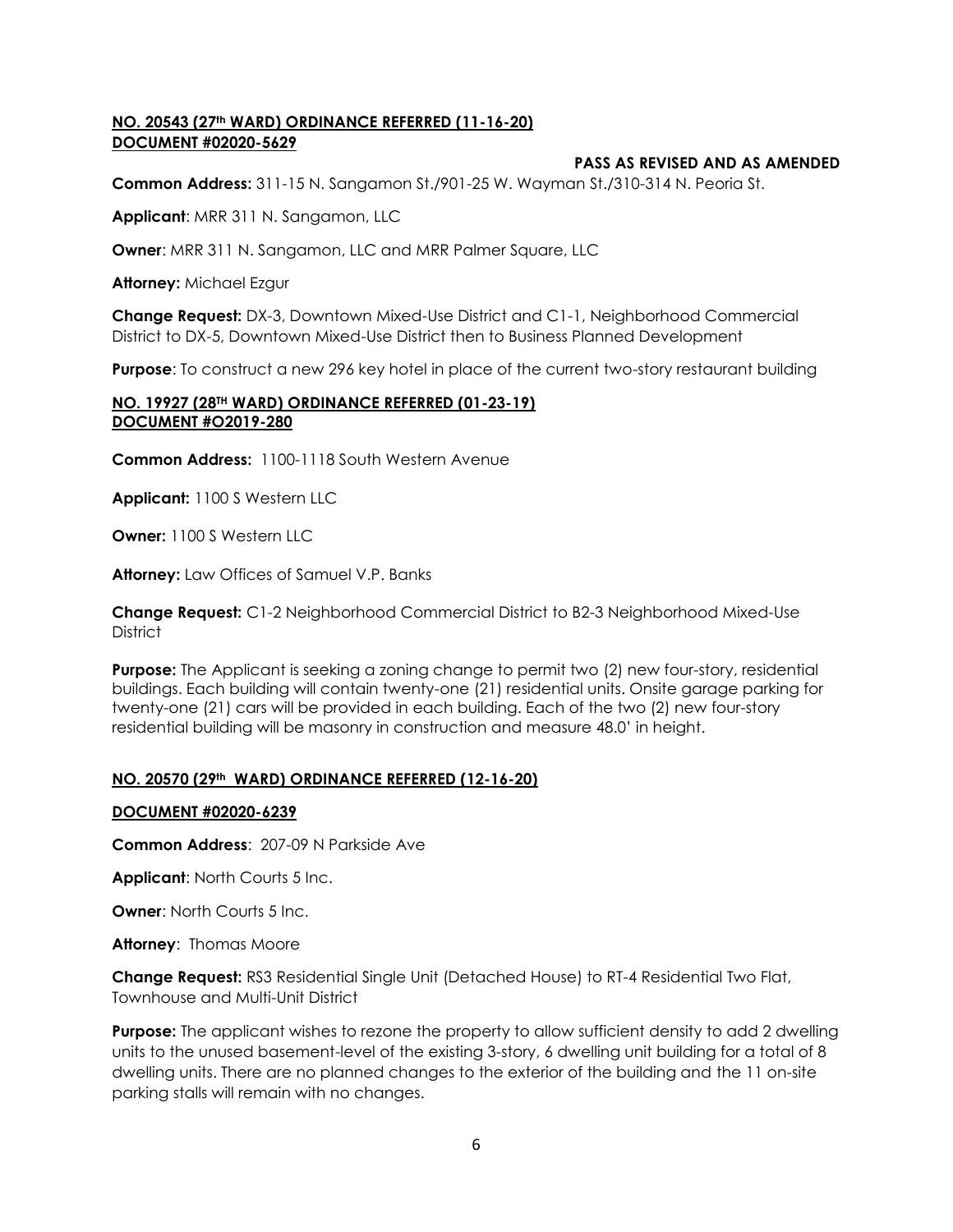## **NO. 20571 (31st WARD) ORDINANCE REFERRED (12-16-20)**

#### **DOCUMENT #02020-6238**

**Common Address**: 4921 W Belmont Ave

**Applicant**: Auto Renew Group LLC

**Owner**: Auto Renew Group LLC

**Attorney**: Law Offices of Samuel V.P. Banks, Sara Barnes

**Change Request:** B1-1Neighborhood Shopping District to C2-1 Motor Vehicle Related District

**Purpose:** To permit the conversion-expansion of the existing non-conforming automobile service operations, to include detailing, reconditioning and light painting services, by a new operator within the existing building

## **NO. 20568 (31st WARD) ORDINANCE REFERRED (12-16-20)**

## **DOCUMENT #02020-6242**

**Common Address**: 4830 W Diversey Ave; 2820 N Cicero Ave

**Applicant**: Grocery Retail Holdings, LLC

**Owner**: Grocery Retail Holdings, LLC

**Attorney**: Thomas Moore

**Change Request:** B1-1Neighborhood Shopping District to B3-1 Community Shopping District

**Purpose:** The applicant wishes to rezone the property to allow for a coin-operated 7aundromat in the existing vacant 1-story commercial building. The 100 exterior, on-site parking stalls (97 parking stalls, 3 handicap parking stalls) will remain with no changes

## **NO. 20569 (32nd WARD) ORDINANCE REFERRED (12-16-20)**

## **DOCUMENT #02020-6240**

**Common Address**: 3056 N Racine Ave

**Applicant**: Helena Hyangran Chung

**Owner**: Helena Hyangran Chung

**Attorney**: Thomas Moore

**Change Request:** RT-4 Residential Two Flat, Townhouse and Multi-Unit District to B1-1Neighborhood Shopping District

**Purpose:** A new commercial tenant in the vacant ground floor commercial unit; the second commercial unit will remain with the current retail tenant, Studio 32, Inc. The 2 story mixed use building and two car detached garage will remain with no changes.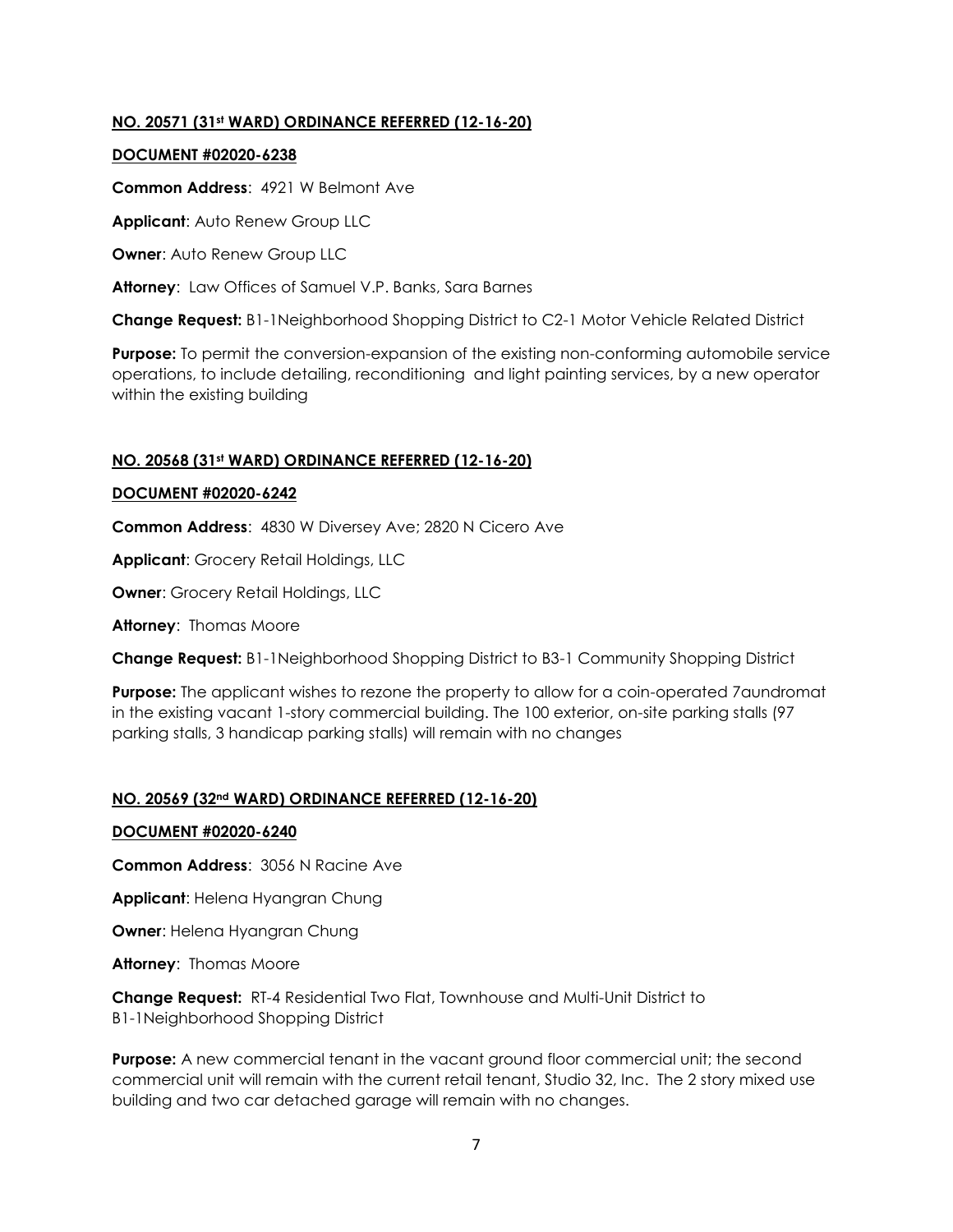#### **NO. 20510 (40th WARD) ORDINANCE REFERRED (9-9-20) DOCUMENT #02020-4548**

**PASS AS REVISED**

**PASS AS REVISED**

**Common Address:** 6300 North Ridge Avenue/1925 West Thome Avenue

**Applicant:** Misericordia Home

**Owner:** The Catholic Bishop of Chicago and Misericordia Home

**Attorney:** Joseph P. Gattuso / Taft Stettinius & Hollister LLP

**Change Request:** Planned Development #253 and RS3, Residential Single-Unit (Detached House) District to Planned Development #253, as amended

**Purpose:** Addition of 1925 West Thome to PD #253 which will expand the boundaries of PD #253 and to add 16 new intermediate care facility buildings

#### **NO. 20587T1 (43rd WARD) ORDINANCE REFERRED (12-16-20)**

**DOCUMENT #02020-6222 PASS AS AMENDED TO A TYPE 1**

**Common Address**: 735-37 W Wrightwood Ave

**Applicant**: NY II, LLC

**Owner: NY II, LLC** 

**Attorney**: Tyler Manic & Ben Weber, Schain Banks

**Change Request:** B1-2 Neighborhood Shopping District to B1-3 Neighborhood Shopping District

**Purpose:** To comply with bulk, density, and minimum lot area requirements to allow for the addition of two dwelling units to an existing 3 story mixed use building

#### **NO. 20345 (46th WARD) ORDINANCE REFERRED (2-19-20) DOCUMENT #02020-782**

**Common Address**:1038-1054 W Wilson Ave, 4600-4608 N Kenmore Ave and 4600-4612 N Winthrop Ave

**Applicant**: 1050 Wilson Partners LLC

**Owner:** 1050 Wilson Partners LLC

**Attorney:** DLA Piper

**Change Request:** Residential Business Planned Development No. 1329 to Residential Business Planned Development No. 1329, as amended

**Purpose:** The Applicant requests a rezoning of the subject property from Residential-Business Planned Development No. 1329 to Residential-Business Planned Development No. 1329. As amended, to create two subareas and to allow for venue as a permitted use to permit a theater use in the existing building located on the property. No other changes are proposed to the existing approved planned development.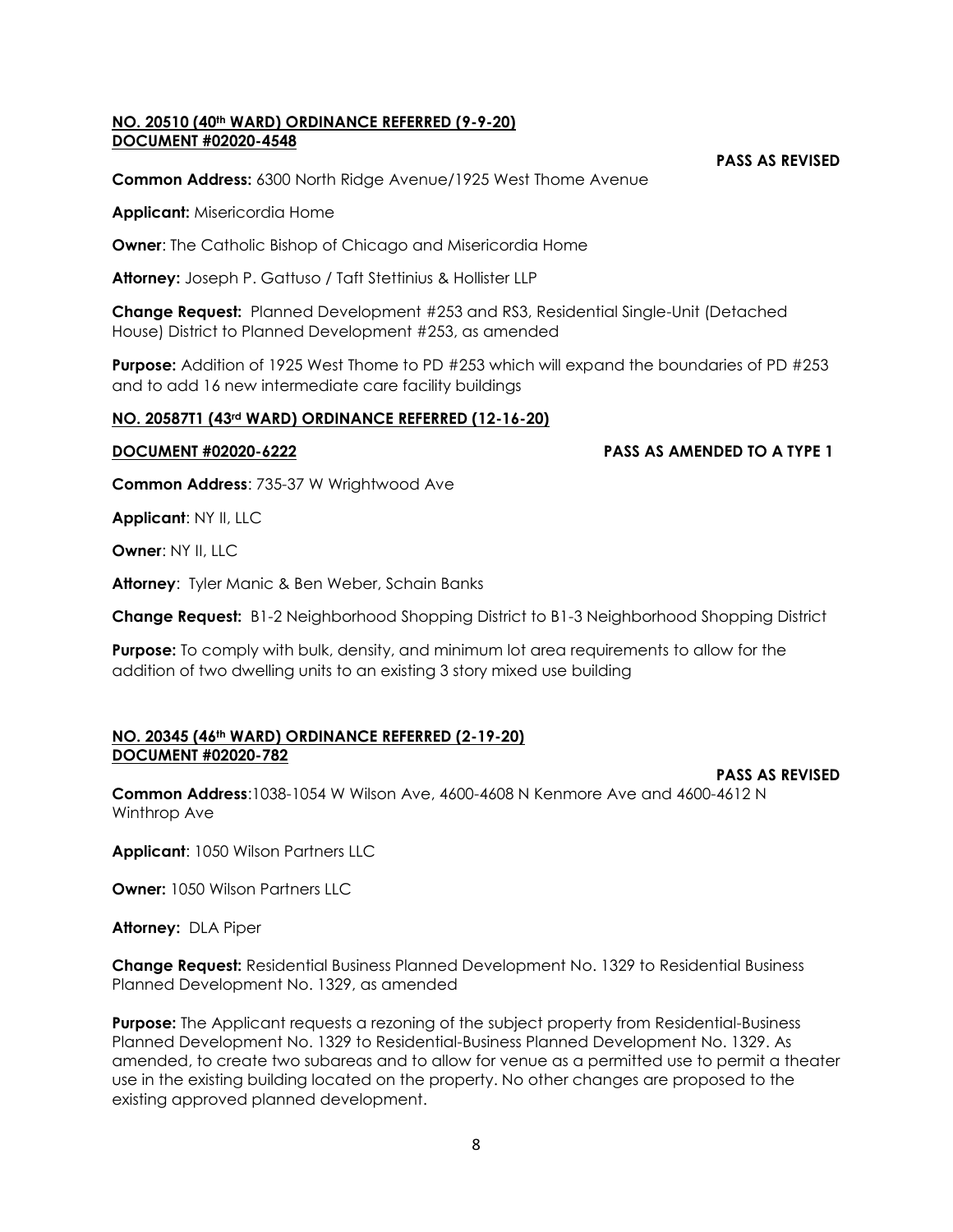## **NO. 20494T1 (47th WARD) ORDINANCE REFERRED (9-9-20) DOCUMENT #02020-4561**

## **PASS WITH SUBSTITUTE NARRATIVE & PLANS**

**Common Address:** 1800-1808 W Berenice Ave /3834-44 N Ravenswood Ave

**Applicant:** 1800 Berenice, LLC Owner: 1800 Berenice, LLC

**Attorney:** Katriina S. McGuire/Thompson Coburn, LLP

**Change Request:** B2-1.5, Neighborhood Mixed-Use District and M1-2, Limited Manufacturing/Business Park District to B2-3, Neighborhood Mixed-Use District

**Purpose:** To construct a six-story mixed use building with two floors of office space on floors two and three, 39 residential units on the fourth through sixth floors, and 34 parking spaces on the ground floor.

# **NO. 20588 (47th WARD) ORDINANCE REFERRED (12-16-20)**

## **DOCUMENT #02020-6223**

**Common Address**: 2145 W Montrose; 4631 N Lincoln Ave

**Applicant:** 2139 W Montrose Condominium Association

**Owner:** 2139 W Montrose Condominium Association

**Attorney**: Talar Berberian

**Change Request:** B1-2 Neighborhood Shopping District to B1-3 Neighborhood Shopping District

**Purpose:** To permit the existing 7,618 square feet of building area, in order to allow the existing bulk and density and legalize the existing commercial space and four dwelling units

# **NO. 20583-T1 (47th WARD) ORDINANCE REFERRED (12-16-20)**

## **DOCUMENT #02020-6217**

**Common Address**: 3437 N Paulina Street

**Applicant**: Semco Realty Group LLC-3447

**Owner**: Semco Realty Group LLC-3447

**Attorney**: Tyler Manic, Schain Banks

**Change Request**: RS3 Residential Single Unit (Detached House) District to RM5 Residential Multi Unit District

**Purpose:** In order to meet the bulk and density requirements to allow for the construction of an additional unit at the garden level of the front building. Zero parking is existing and no additional parking will be provided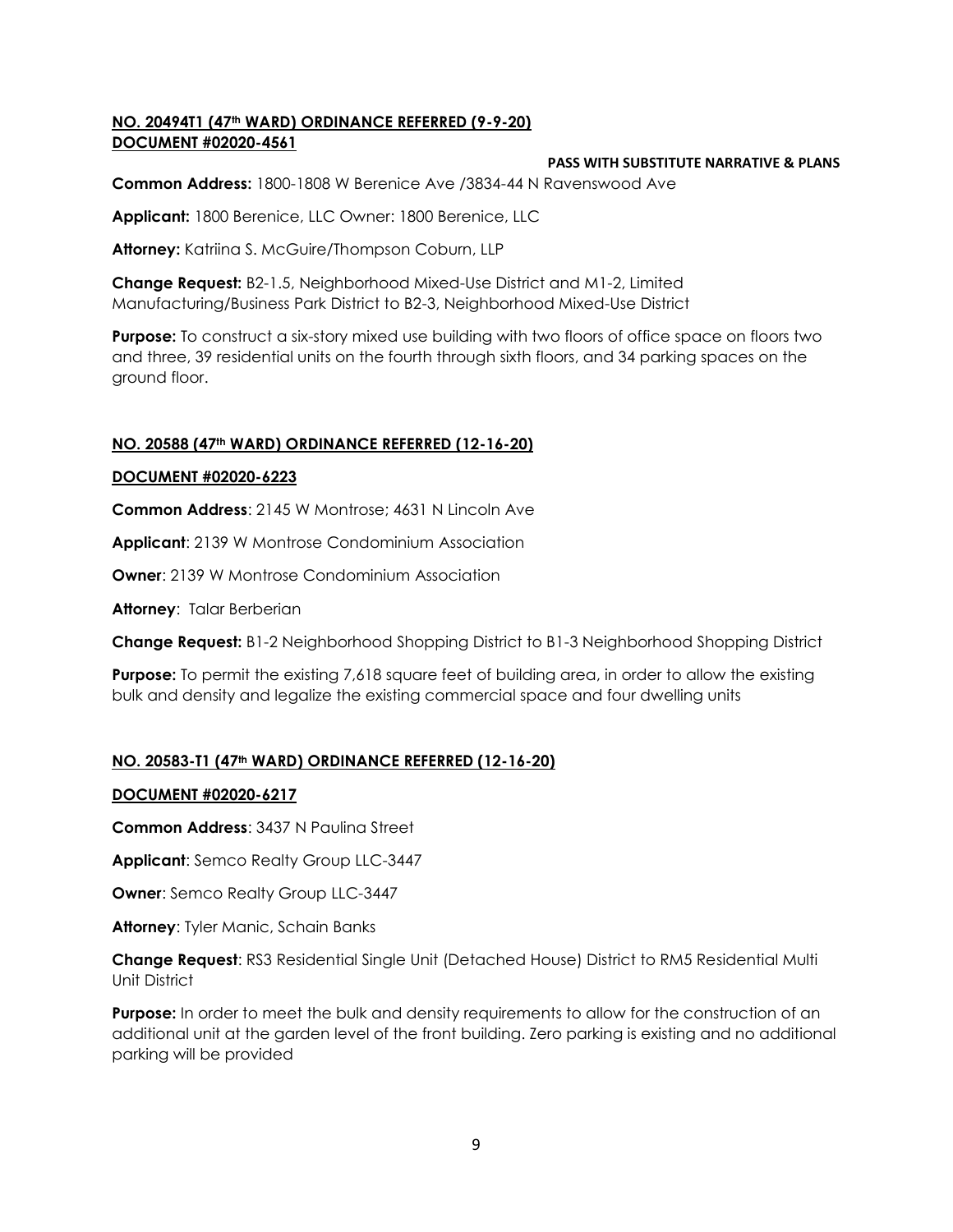## **NO. 20563-T1 (47th WARD) ORDINANCE REFERRED (12-16-20)**

# **DOCUMENT #02020-6234**

**Common Address**: 4040-4048 N Hermitage Ave

**Applicant**: 4046 Hermitage LLC

**Owner**: 4046 Hermitage LLC

**Attorney**: Warren E. Silver

**Change Request:** RM5.5 Residential Multi-Unit District to RM5.5 Residential Multi-Unit District

**Purpose:** To amend the development plan to allow for construction of a residential apartment building containing 19 dwelling units and 19 enclosed parking spaces

## **NO. 20440 (48th WARD) ORDINANCE REFERRED (7-22-20) DOCUMENT #02020-3707**

## **PASS AS REVISED**

**Common Address**: 5051 North Broadway

**Applicant**: 5050 North Broadway Property, LLC

**Owner**: 5050 North Broadway Property, LLC

**Attorney**: Katie Jahnke Dale - DLA Piper LLP

**Change Request**: Residential-Business Planned Development No. 1347 to Residential-Business Planned Development No. 1347, as amended.

**Purpose:** Amendment to existing planned development.

# **NO. 20561 (50th WARD) ORDINANCE REFERRED (12-16-20)**

## **DOCUMENT #02020-6236**

**Common Address**: 2620 W Touhy Ave

**Applicant**: Hebrew Theological College

**Owner**: Yeshiva Ohr Boruch, The Veitzener Cheder, Inc

**Attorney**: Mark Nova

**Change Request:** RS3 Residential Single Unit (Detached House) District and B3-1 Community Shopping District to B3-1 Community Shopping District

**Purpose:** To permit the operation of a full-time all day seminary college program leading to a full range of course offerings leading to a Bachelor of Arts degree as well as Hebrew Teacher **Certification**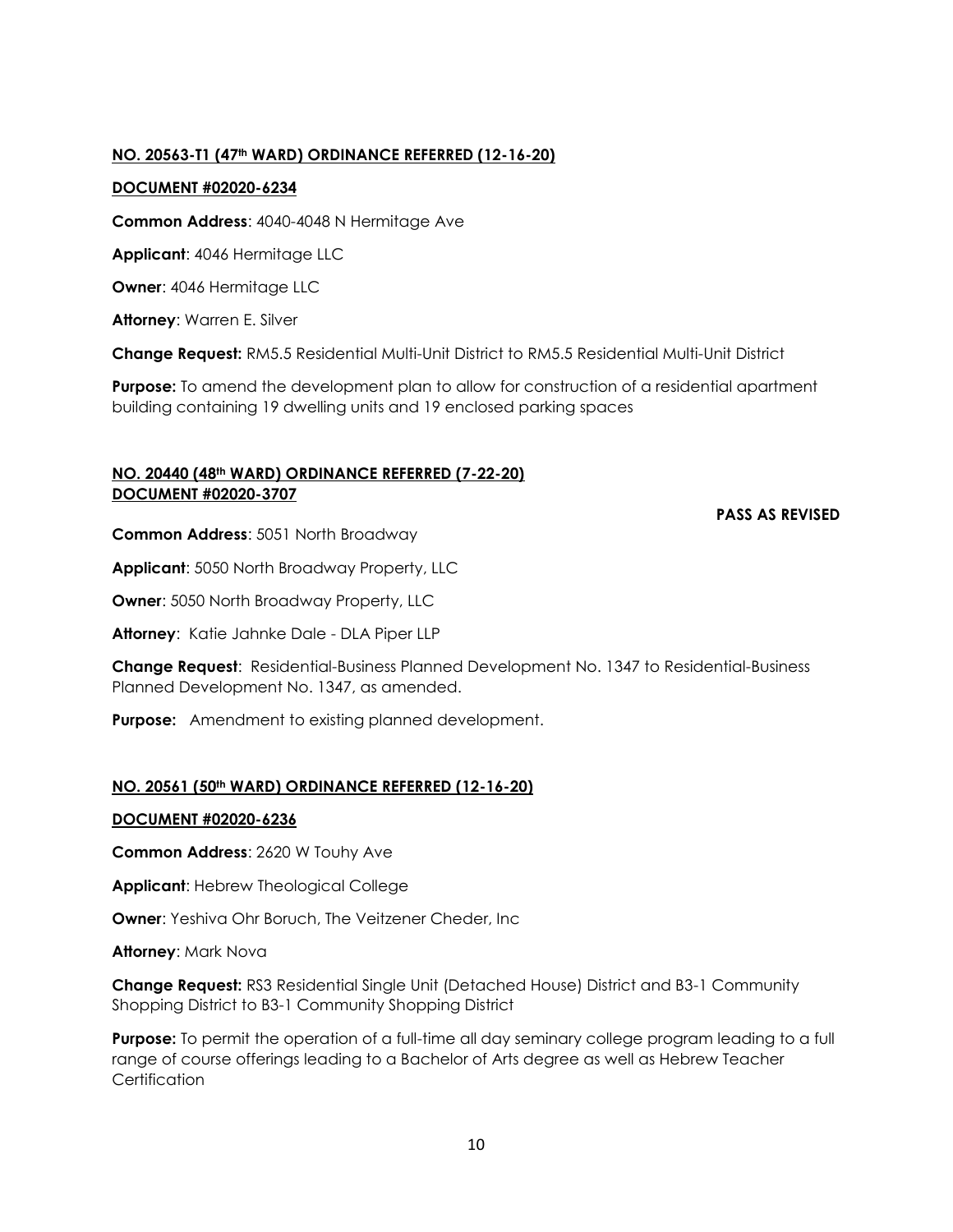# **HISTORICAL LANDMARK DESIGNATIONS**

## **O2020-5906 (20th WARD) ORDINANCE REFERRED (12-16-20)**

Historical landmark designation for the Emmett Till and Mamie Till-Mobley House at 6427 S St. Lawrence Ave

## **O2020-6031 (42nd WARD) ORDINANCE REFERRED (12-16-20)**

Historical landmark designation for Illinois Bell Building at 225 W Randolph St

## **O2020-5914 (48th WARD) ORDINANCE REFERRED (12-16-20)**

Historical landmark designation for the Perkins-Nordine House located at 6106 N Kenmore Ave

## **LANDMARK FEE WAIVER**

## **Or2020-350 (1ST WARD) ORDINANCE REFERRED (12-16-20)**

Historical landmark fee waiver for property at 1441 N Milwaukee Ave

# **Or2020-341 (2ND WARD) ORDINANCE REFERRED (12-16-20)**

Historical landmark fee waiver for property at 2146 W Pierce Ave

# **Or2020-346 (9TH WARD) ORDINANCE REFERRED (12-16-20)**

Historical landmark fee waiver for property at 11345 S Forrestville Ave

# **Or2020-347 (39TH WARD) ORDINANCE REFERRED (12-16-20)**

Historical landmark fee waiver for property at 5801 N Pulaski Rd

# **Or2020-339 (43rd WARD) ORDINANCE REFERRED (12-16-20)**

Historical landmark fee waiver for property at 560 W Fullerton Pkwy